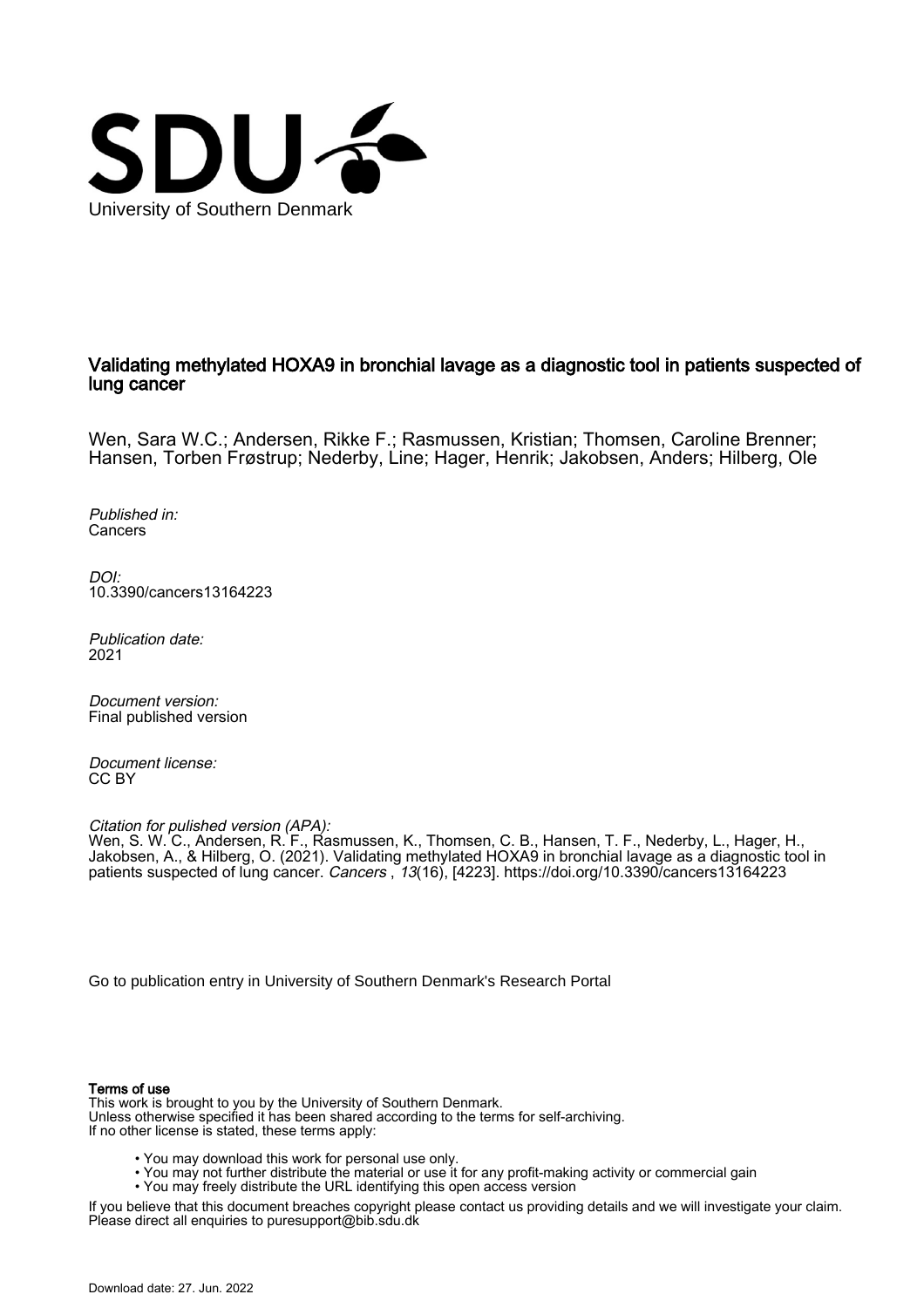



# *Article* **Validating Methylated HOXA9 in Bronchial Lavage as a Diagnostic Tool in Patients Suspected of Lung Cancer**

**Sara W. C. Wen 1,2,\* [,](https://orcid.org/0000-0003-3755-0922) Rikke F. Andersen [3](https://orcid.org/0000-0002-5894-7745) , Kristian Rasmussen <sup>4</sup> , Caroline Brenner Thomsen [1](https://orcid.org/0000-0003-4481-6274) , Torben Frøstrup Hansen 1,2 [,](https://orcid.org/0000-0001-7476-671X) Line Nederby <sup>3</sup> , Henrik Hager 2,5, Anders Jakobsen 1,[2](https://orcid.org/0000-0003-2110-2615) and Ole Hilberg 2,4**

- <sup>1</sup> Department of Oncology, Vejle Hospital, University Hospital of Southern Denmark, 7100 Vejle, Denmark; Caroline.Emilie.Brenner.Thomsen@rsyd.dk (C.B.T.); Torben.Hansen@rsyd.dk (T.F.H.); Anders.Jakobsen@rsyd.dk (A.J.)
- 2 Institute of Regional Health Research, University of Southern Denmark, 5230 Odense M, Denmark; henrik.hager@rsyd.dk (H.H.); ole.hilberg@rsyd.dk (O.H.)
- <sup>3</sup> Department of Clinical Biochemistry, Vejle Hospital, University Hospital of Southern Denmark, 7100 Vejle, Denmark; rikke.fredslund.andersen@rsyd.dk (R.F.A.); line.nederby@rsyd.dk (L.N.)
- <sup>4</sup> Department of Internal Medicine, Vejle Hospital, University Hospital of Southern Denmark, 7100 Vejle, Denmark; kristian.rasmussen@rsyd.dk
- <sup>5</sup> Department of Pathology, Vejle Hospital, University Hospital of Southern Denmark, 7100 Vejle, Denmark
	- **\*** Correspondence: sara.witting.christensen.wen@rsyd.dk

**Simple Summary:** Diagnosing lung cancer requires invasive procedures with high risk of complications. Methylated tumor-specific DNA has been suggested as a biomarker for lung cancer. The present study aimed to develop and validate the biomarker methylated *HOXA9* in fluid from the lung collected during bronchoscopy. This biomarker has a clinically relevant sensitivity and specificity for the diagnosis of lung cancer. Future research should focus on determining the optimal combination of biomarker and biologic specimen.

**Abstract:** Diagnosing lung cancer requires invasive procedures with high risk of complications. Methylated tumor DNA in bronchial lavage has previously shown potential as a diagnostic biomarker. We aimed to develop and validate methylated *HOXA9* in bronchial lavage as a diagnostic biomarker of lung cancer. Participants were referred on suspicion of lung cancer. Ten mL lavage fluid was collected at bronchoscopy for analysis of methylated *HOXA9* based on droplet digital PCR according to our previously published method. *HOXA9* status was compared with the final diagnosis. The Discovery and Validation cohorts consisted of 101 and 95 consecutively enrolled participants, respectively. In the discovery cohort, the sensitivity and specificity were 73.1% (95% CI 60.9–83.2%) and 85.3% (95% CI 68.9–95.0%), respectively. In the validation cohort, the values were 80.0% (95% CI 66.3–90.0%) and 75.6% (95% CI 60.5–87.1%), respectively. A multiple logistic regression model including age, smoking status, and methylated *HOXA9* status resulted in an AUC of 84.9% (95% CI 77.3–92.4%) and 85.9% (95% CI 78.4–93.4%) for the Discovery and Validation cohorts, respectively. Methylated *HOXA9* in bronchial lavage holds potential as a supplementary tool in the diagnosis of lung cancer with a clinically relevant sensitivity and specificity. It remained significant when adjusting for age and smoking status.

**Keywords:** lung cancer; circulating tumor DNA; methylated HOXA9

# **1. Introduction**

Lung cancer is considered the deadliest cancer worldwide [\[1\]](#page-11-0) and is often diagnosed at a late stage [\[2](#page-11-1)[–4\]](#page-11-2). Screening with low-dose computed tomography (CT) scans is recommended in the USA and some European countries based on the results from large screening trials, including the US-based National Lung Screening Trial (NLST) [\[5\]](#page-11-3) and the Dutch-Belgian Nederlands-Leuvens Longkanker Screenings Onderzoek (NELSON) [\[6\]](#page-11-4). These



**Citation:** Wen, S.W.C.; Andersen, R.F.; Rasmussen, K.; Thomsen, C.B.; Hansen, T.F.; Nederby, L.; Hager, H.; Jakobsen, A.; Hilberg, O. Validating Methylated HOXA9 in Bronchial Lavage as a Diagnostic Tool in Patients Suspected of Lung Cancer. *Cancers* **2021**, *13*, 4223. [https://](https://doi.org/10.3390/cancers13164223) [doi.org/10.3390/cancers13164223](https://doi.org/10.3390/cancers13164223)

Academic Editors: Akiteru Goto and Triantafillos Liloglou

Received: 4 July 2021 Accepted: 18 August 2021 Published: 22 August 2021

**Publisher's Note:** MDPI stays neutral with regard to jurisdictional claims in published maps and institutional affiliations.



**Copyright:** © 2021 by the authors. Licensee MDPI, Basel, Switzerland. This article is an open access article distributed under the terms and conditions of the Creative Commons Attribution (CC BY) license (https:/[/](https://creativecommons.org/licenses/by/4.0/) [creativecommons.org/licenses/by/](https://creativecommons.org/licenses/by/4.0/)  $4.0/$ ).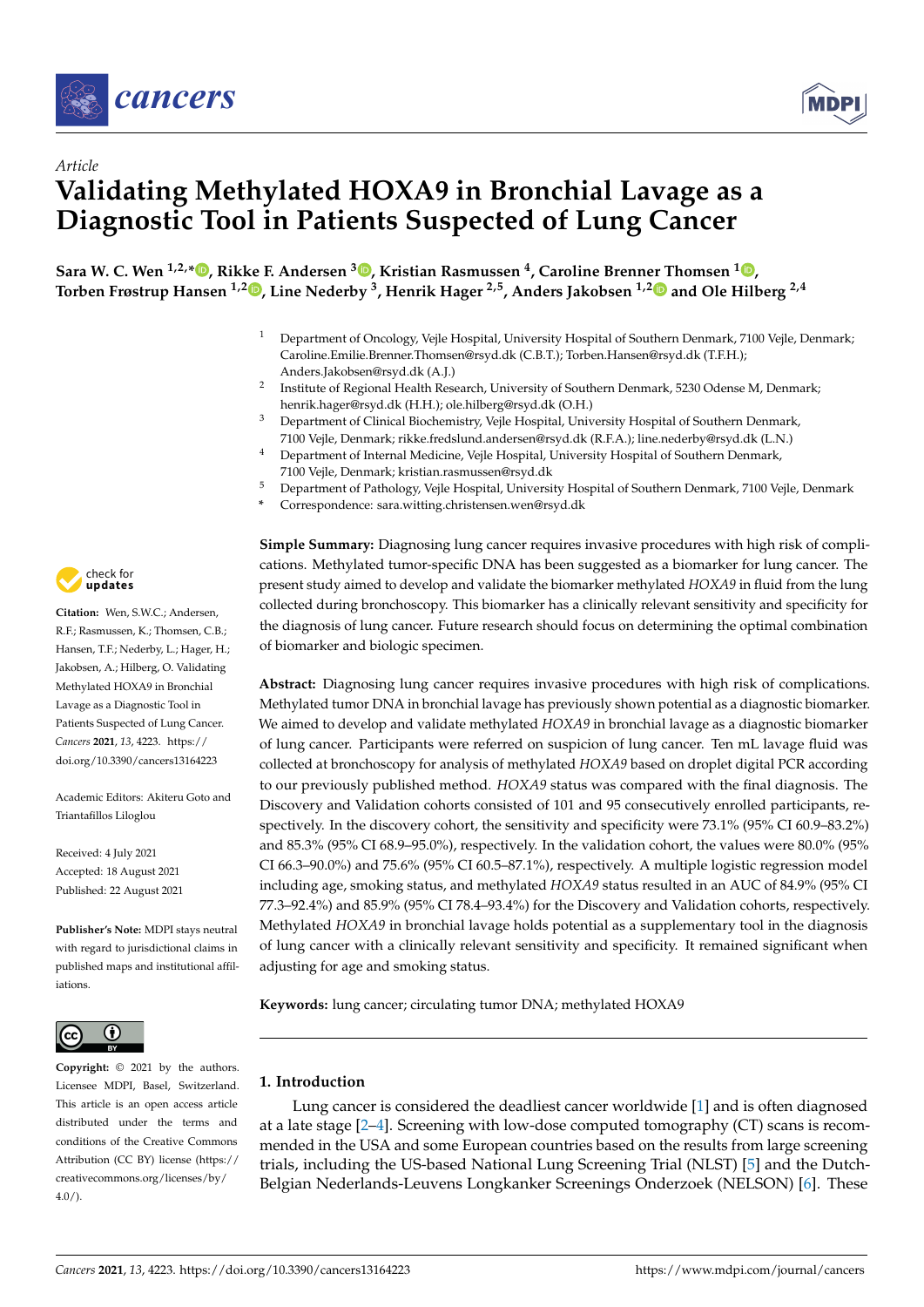studies concluded that there was a reduction in mortality of at least 20% in the CT-screened cohort. The Danish lung cancer screening trial found no significant reduction in mortality but reported a significantly larger fraction of early-stage cancers in the screening group [\[7\]](#page-11-5).

CT scans produce a large number of false positive findings. The NLST reported a false-positive rate of 26.6% [\[5\]](#page-11-3). The NELSON trial reported a false-positive rate of 1.2% but approximately 20% of all tests at baseline were deemed indeterminate and required a repeated CT scan [\[6\]](#page-11-4). According to the Lung-RADS guidelines [\[8\]](#page-11-6), patients with solid nodules  $\geq$ 8 mm should be followed up with CT scans every three months. Such an initiative would cause great strain on departments of radiology and pulmonary medicine, and a screening program in general represents a significant economic burden.

Additional diagnostic criteria to help confirm or reject a cancer diagnosis could improve cost-benefit and reduce workload [\[9,](#page-11-7)[10\]](#page-11-8). Risk prediction models, such as the PLCO<sub>M2012</sub>, showed better sensitivity without loss of specificity compared to the NLST selection criteria [\[11\]](#page-12-0). Risk prediction models could be further improved by including biomarkers [\[12\]](#page-12-1).

Circulating tumor-specific DNA (ctDNA) has been suggested as a promising biomarker for diagnosing lung cancer. However, studies have indicated that small or early-stage lung tumors do not shed as much DNA into the circulation as larger tumors and hence are more difficult to detect in the blood [\[13](#page-12-2)[,14\]](#page-12-3). This could be overcome by using material collected closer to the tumor site, as this material likely contains more tumor DNA. This idea was indicated in previous studies comparing tumor DNA detected in blood and sputum [\[15,](#page-12-4)[16\]](#page-12-5) to tumor DNA detected in bronchial washings [\[17\]](#page-12-6).

Aberrant methylation of the promoter region can affect gene expression and has been linked to cancer development [\[18\]](#page-12-7). Hypermethylation usually inhibits gene transcription, while hypomethylation increases transcription [\[18\]](#page-12-7). The *homeobox A9* (*HOXA9*) gene encodes a DNA-binding transcription factor [\[19\]](#page-12-8). *HOXA9* has been shown to be dysregulated in many solid tumors, including lung cancer [\[20\]](#page-12-9), and *in vitro* experiments have found downregulation of *HOXA9* to enhance migratory potential [\[21\]](#page-12-10) and stimulate cell invasiveness [\[22\]](#page-12-11). Hypermethylated *HOXA9* has been suggested as a diagnostic biomarker in lung cancer [\[15](#page-12-4)[,23\]](#page-12-12), and our group has shown that hypermethylated *HOXA9* is a negative prognostic biomarker in advanced lung cancer [\[24\]](#page-12-13).

The objectives of this study were to develop and validate the use of methylated *HOXA9* in bronchial lavage fluid as a diagnostic biomarker of lung cancer. We hypothesize that methylated *HOXA9* in bronchial lavage fluid can serve as a valuable adjunct in the diagnosis of lung cancer.

We conclude that methylated *HOXA9* in bronchial lavage holds potential as a supplementary tool in the diagnosis of lung cancer because it has a clinically relevant sensitivity and specificity.

## **2. Materials and Methods**

## *2.1. Participants and Study Design*

Participants were prospectively enrolled in this observational study at the Department of Medicine, Vejle Hospital, University Hospital of Southern Denmark, from October 2018 to December 2019. The first 107 participants were allocated to the Discovery cohort, and the subsequent 100 participants were allocated to the Validation cohort. Inclusion criteria were referral for diagnostic work-up, including bronchoscopy, on suspicion of lung cancer and age > 18 years. The exclusion criterion was severe comorbidity preventing the participant from completing the planned follow-up procedures. For the Validation cohort, a previous diagnosis of lung cancer was introduced as an additional exclusion criterion. Participants were followed for at least six months after enrolment.

The study was performed according to the Declaration of Helsinki of 1975 and the Danish data protection legislation. All participants provided written, informed consent before enrolling in the study. The study protocol was approved by the Regional Committee for Health Research Ethics of Southern Denmark (No. S-20180052, 22 June 2018).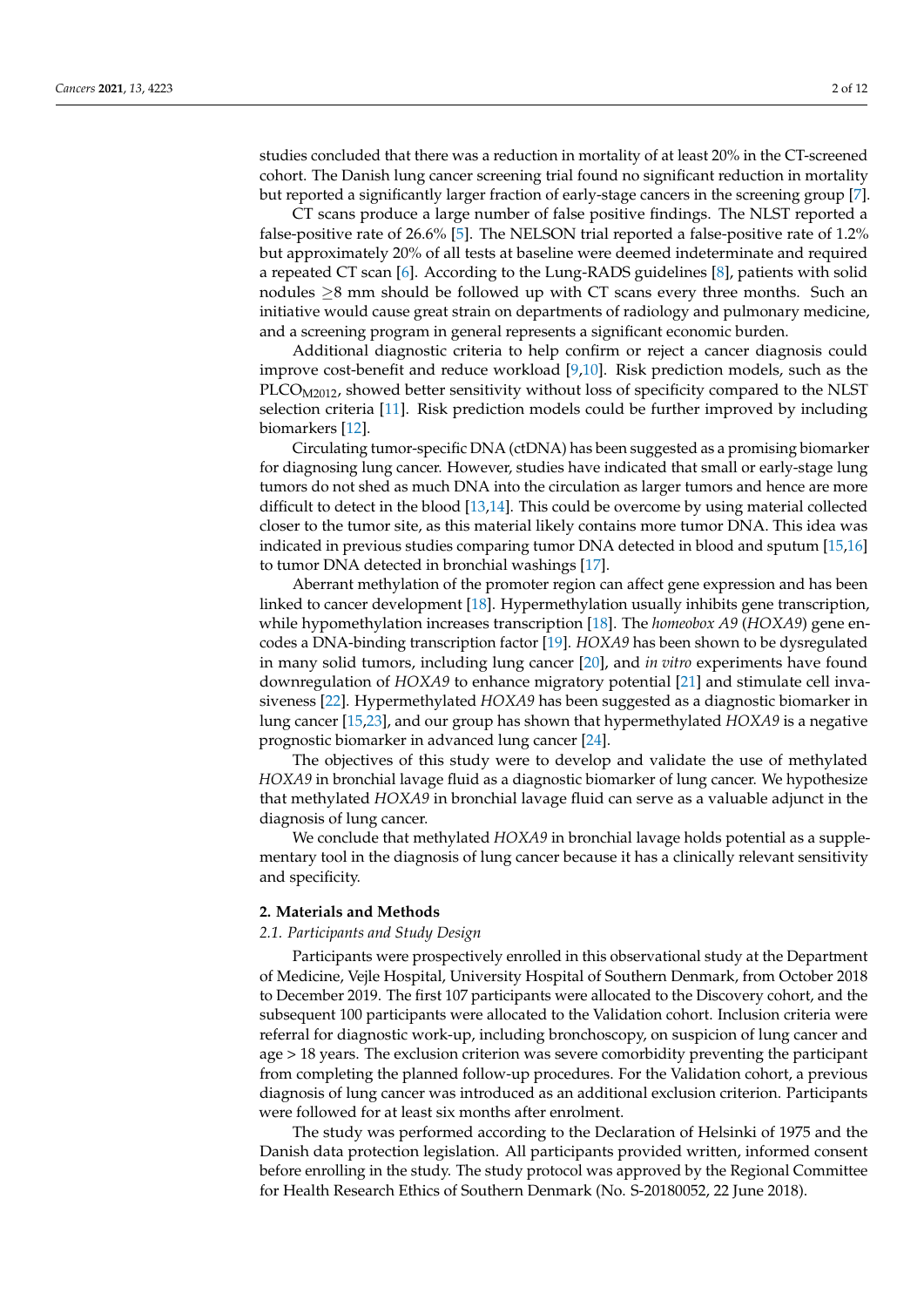### *2.2. Definition of Patient Characteristics*

Employment status was evaluated from the medical record. If the participant was older than 65 years, he/she was considered retired unless otherwise specified in the medical record. Smoking status was categorized as never if the participant had smoked less than one pack year in his/her lifetime and as ever if he/she had smoked more than one pack year. One pack year was defined as 20 cigarettes per day for a year or the equivalent in other tobacco types. Performance status was categorized as defined by the Eastern Cooperative Oncology Group. FEV1 was the forced expiratory volume of air in 1 s recorded in liter. Any comorbidity was defined as the participant having any condition that required regular medication. Cancer within five years was defined as any diagnosis of malignancy within the past five years excepting non-melanoma skin cancer and carcinoma in situ cervix uteri, while previous lung cancer was defined as any previous diagnosis of lung cancer. All clinical participant characteristics were recorded at the first doctor's appointment.

# *2.3. Diagnostic Work-Up*

The standard diagnostic work-up on suspicion of lung cancer consisted of a CT scan of the chest and abdomen and, depending on the result, further investigations were initiated. These included: blood samples, full-body positron-emission tomography (PET) CT scan, bronchoscopy with endobronchial ultrasound (EBUS)-guided fine-needle aspiration, or CT-guided transthoracic needle aspiration. The results of these investigations were evaluated by a multidisciplinary tumor board consisting of doctors specializing in pulmonary medicine, radiology, nuclear medicine, pathology, thoracic surgery, and clinical oncology.

### *2.4. Bronchoscopy and Bronchial Lavage Sampling*

Bronchoscopy was performed under general anesthesia with either a BF-1TH190 or BF-H190 Olympus video bronchoscope (Olympus, Shinjuku City, Tokyo, Japan). The bronchoscope was introduced through the tracheal tube. In the case of a visible lesion, the bronchoscope was positioned as closely as possible to the tumor, and, subsequently, 10 mL of sterile saline was instilled and retrieved. In the case of no visible lesion, the bronchoscope was positioned as closely as possible to the tumor site, as identified on the CT scan, and bronchial lavage was performed. The project samples were collected after lavage samples had been taken for cytological and microbiological examination. Biopsies were taken either directly from visible lesions or guided by endobronchial ultrasound.

We aimed to collect a sample volume of 10 mL because this is the standard volume used for clinical examinations. The recovery of bronchial lavage fluid ranged from 3–7 mL.

### *2.5. Reference Test*

The gold standard reference in this study was a histopathology-confirmed diagnosis of lung cancer, as agreed upon by the tumor board. Patients with a histopathology-confirmed diagnosis of malignancy other than lung cancer were excluded from this study (Figure [1\)](#page-4-0). Patients with a suspicious nodule on CT scan were categorized as controls if they did not have histopathology-confirmed lung cancer after six months.

### *2.6. Analysis of Methylated HOXA9*

Bronchial lavage fluid was centrifuged at  $300 \times g$  for 10 min, and the supernatant was frozen at −80 °C pending further analysis. DNA was extracted from 2 mL bronchial lavage fluid with the DSP Circulating DNA kit (Qiagen, Hilden, Germany) as recommended by the manufacturer. The method of analysis of methylated *HOXA9* has been published previously [\[25](#page-12-14)[–27\]](#page-12-15). Briefly, DNA was bisulfite converted using the EZ DNA Methylation-Lightning Kit (Zymo Research, Irvine, CA, USA) according to the manufacturer's instructions. The bisulfite-converted DNA was analyzed for methylated *HOXA9* by an in-house methylation-specific droplet digital polymerase chain reaction (ddPCR) assay and read on a QX100 Droplet Digital Reader (Bio-Rad, Hercules, CA, USA). Several checkpoints ensured optimal performance of the assay. Spike-in of *CPP1* served as an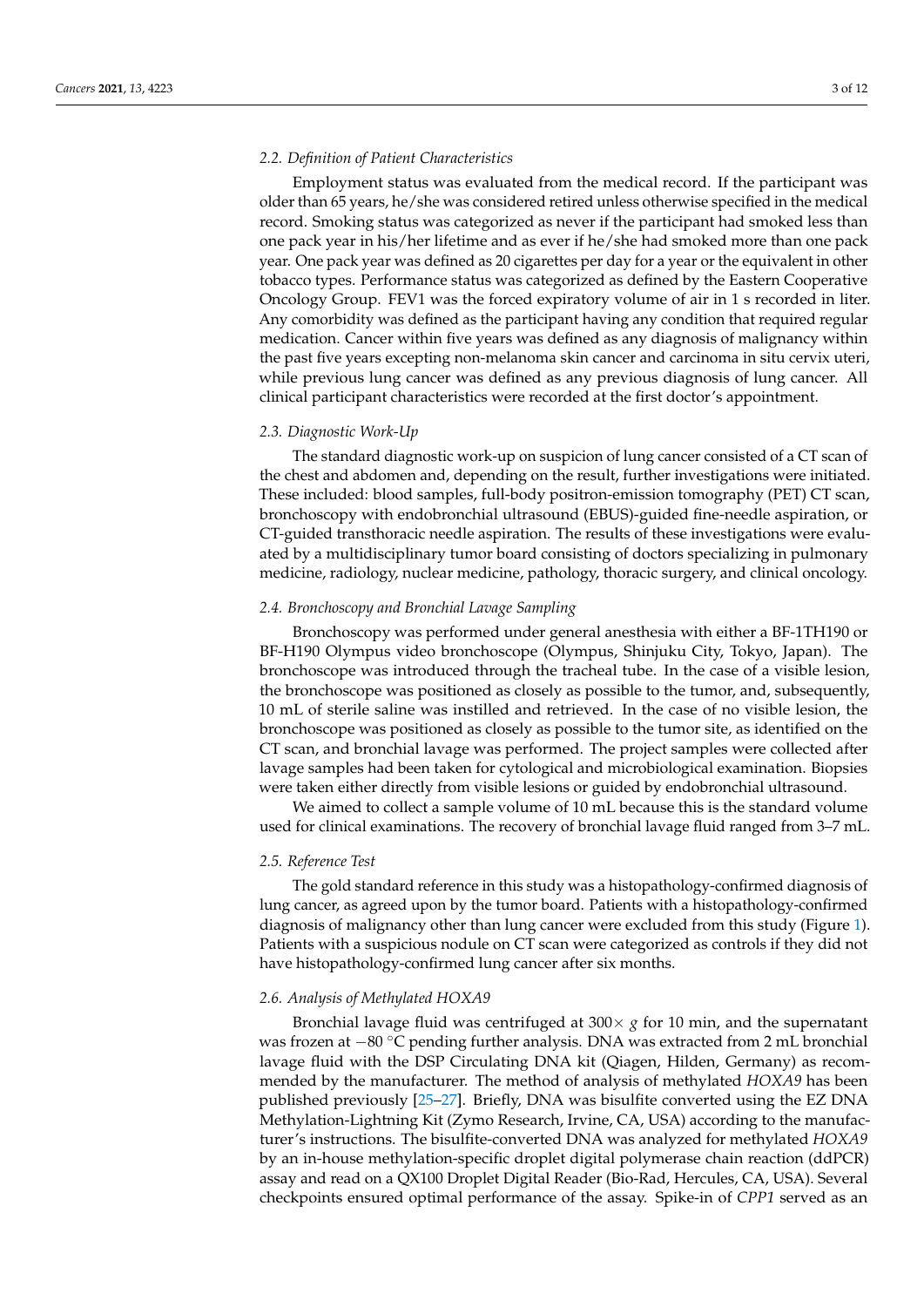internal control of DNA extraction efficacy [\[28\]](#page-12-16), and the ¦*Beta2 microglobulin* gene was used as a surrogate for the total amount of cell-free DNA before bisulfite conversion. This checkpoint was a quality control of the DNA extraction step. The methylation-specific ddPCR assay included water as a negative control, a pool of lymphocyte DNA from healthy donors as a non-cancer control, and Universal Methylated DNA Standard (Zymo Research, Irvine, CA, USA) as a methylated control. The primer and probe sequences can be found in an online data supplement. Analysis of methylated *HOXA9* was performed blinded to the clinical endpoint.

<span id="page-4-0"></span>

**Figure 1.** Flow charts illustrating how participants were selected and excluded for (a) the Discovery cohort and (**b**) the Validation cohort.

# *2.6. Analysis of Methylated HOXA9 2.7. Determining the Optimal Cut-Off for Methylated HOXA9*

DNA yield and the least degree of PCR inhibition. A volume of 2 mL bronchial lavage fluid had the best performance regarding cell-free

The limit of blank was set at  $\leq 4$  droplets containing methylated HOXA9, based on data from 50 healthy donors in a plasma-based assay which was validated on another 50 donors [27]. Methylated *HOXA9* was normalized to the *albumin* gene [29] using the formula: **EXE USING** was bisulfite converted using the EZ DNA was bisulfite converted using the EZ DNA Methylation-

# (Methylated *HOXA9* copies/*albumin* copies) \* 100 (1)

for all samples with ≥ 5 methylated *HOXA9* containing droplets. Methylated *HOXA9* was normalized to albumin to diminish the effect of the total cell-free DNA level on the results. The levels of methylated *HOXA9* are illustrated in the Supplementary Materials (Figure S1). The normalized values were used to establish the optimal cut-off in a receiver operating characteristics (ROC) analysis of the Discovery cohort. The area under the curve (AUC) was 81.5% (95% CI 73.9–89.1%). The optimal cut-off was  $\geq$ 0.13%, which resulted in 77.2% correctly classified samples and a sensitivity and specificity of 73.1% and 85.3%, respectively. The cut-off was chosen to represent the level of methylated *HOXA9* which resulted in the highest number of correctly classified samples (true positive plus true negative samples). This cut-off was then applied to the Validation cohort and used to dichotomize methylated *HOXA9* for use in the statistical analyses.

Participants with methylated *HOXA9*  $\geq$  0.13% were considered *HOXA9*-positive in the *2.7. Determining the Optimal Cut-off for Methylated HOXA9 HOXA9*-negative. statistical analyses, while participants with methylated *HOXA9* < 0.13% were considered

# A volume of 2 mL bronchial lavage fluid had the best performance regarding cell-*2.8. Statistical Analysis*

Categorical variables were reported as fractions (percentages), and continuous variables were reported as median and interquartile ranges (IQR). The Chi-squared test and Fisher's exact test were used to compare categorical values as appropriate. The Wilcoxon rank-sum test was used to test associations between continuous variables. Sensitivity, specificity, positive predictive value (PPV) and negative predictive value (NPV) were calcu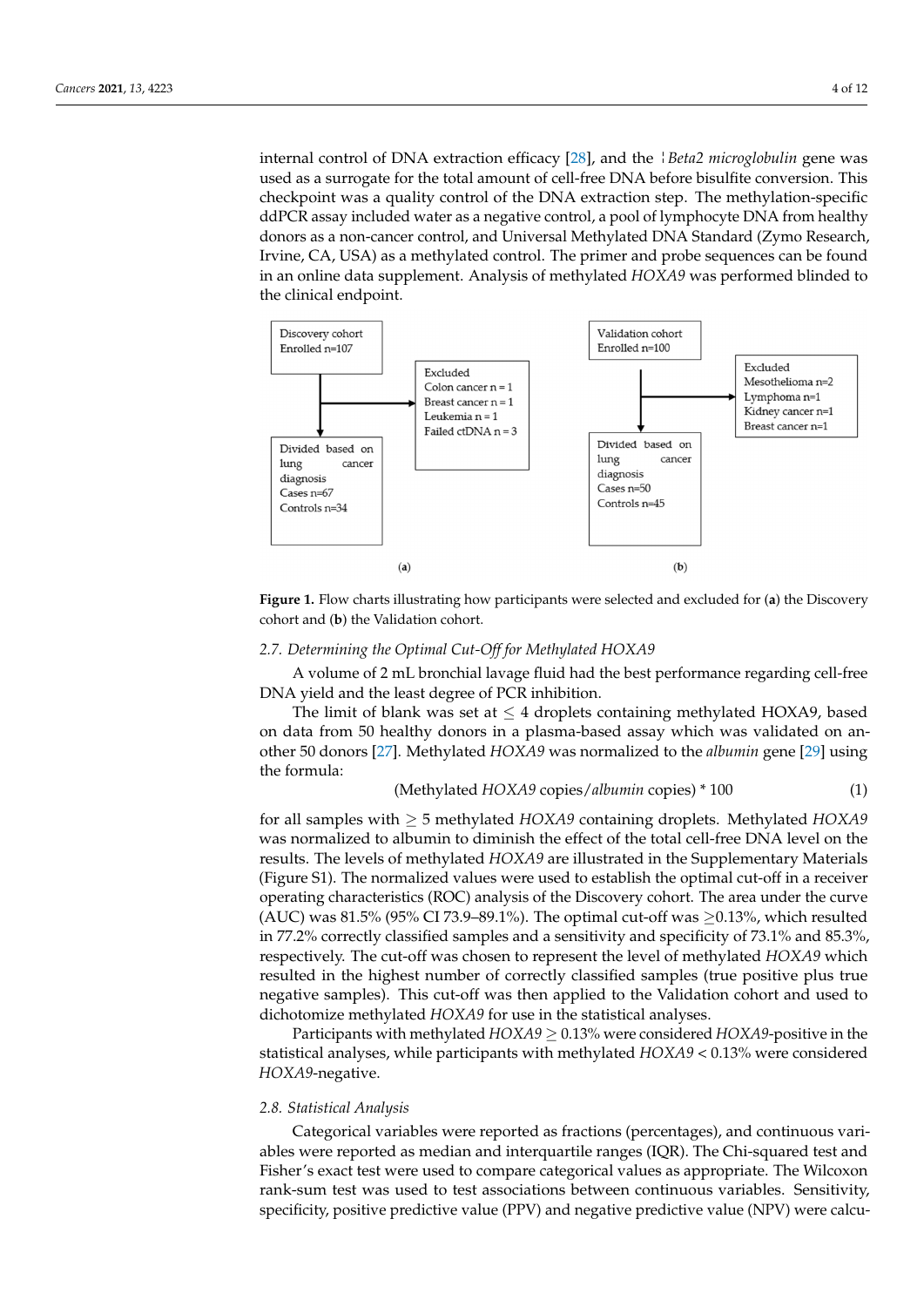lated for methylated *HOXA9* status as a binary biomarker. A multiple logistic regression model was developed using smoking status (never vs. ever smoker) and age as clinical predictors and methylated *HOXA9* status as a biomarker. The prediction models were depicted by ROC curves. The models were developed on data from the Discovery cohort and then fitted to data from the Validation cohort. All tests were two-sided; *p*-values < 0.05 were considered statistically significant. All analyses were performed using STATA 16IC (StataCorp LLC, College Station, TX, USA).

### **3. Results**

# *3.1. Participant Characteristics*

Participants were consecutively and prospectively enrolled from October 2018 to December 2019. The Discovery and Validation cohorts included 101 and 95 participants, respectively, as illustrated in Figure [1.](#page-4-0) Methylated *HOXA9* status for the patients with other cancers is reported in the online data supplement (Table S1). The participant characteristics for cases and controls in both cohorts are summarized in Table [1.](#page-5-0) Generally, cases were older, less likely to be employed, had greater tobacco consumption and poorer lung function. Note that patients with a previous lung cancer diagnosis were included in the Discovery cohort but not in the Validation cohort.

<span id="page-5-0"></span>**Table 1.** Participant characteristics for the Discovery and Validation cohorts, respectively, separated into columns for cases and controls. Continuous variables are reported as median (interquartile range, IQR), and categorical variables are reported as fraction (percentage, %). As a result of rounding, not all categories add up to 100%.

| Variable                       | <b>Discovery Cohort</b><br>Cases $(n = 67)$ | <b>Discovery Cohort</b><br>Controls $(n = 34)$ | <b>Validation Cohort</b><br>Cases $(n = 50)$ | <b>Validation Cohort</b><br>Controls $(n = 45)$ |  |  |  |  |  |
|--------------------------------|---------------------------------------------|------------------------------------------------|----------------------------------------------|-------------------------------------------------|--|--|--|--|--|
| <b>Basic information</b>       |                                             |                                                |                                              |                                                 |  |  |  |  |  |
| Age, years                     | $73(65 - 77)$                               | $64(54 - 73)$                                  | $69(63 - 77)$                                | $63(56 - 72)$                                   |  |  |  |  |  |
| Sex, male                      | 39/67 (58%)                                 | 19/34(56%)                                     | 24/50 (48%)                                  | 26/45(58%)                                      |  |  |  |  |  |
| Employment status,<br>employed | 5/65(8%)                                    | 11/29(38%)                                     | 10/47(21%)                                   | 21/39(54%)                                      |  |  |  |  |  |
| Smoking status:                |                                             |                                                |                                              |                                                 |  |  |  |  |  |
| Never                          | 7/67(10%)                                   | 6/34(18%)                                      | 2/50(4%)                                     | 13/45(29%)                                      |  |  |  |  |  |
| Ever                           | $60/67(90\%)$                               | 28/34(82%)                                     | 48/50 (96%)                                  | 32/45(71%)                                      |  |  |  |  |  |
| Pack years                     | $40(20-50)$                                 | $20(12-40)$                                    | $35(21 - 50)$                                | $15(0-45)$                                      |  |  |  |  |  |
| Performance status:            |                                             |                                                |                                              |                                                 |  |  |  |  |  |
| $\theta$                       | $27/67(40\%)$                               | 19/33(58%)                                     | 34/49(69%)                                   | 30/42(71%)                                      |  |  |  |  |  |
| 1                              | 27/67(40%)                                  | 9/33(27%)                                      | $10/49(20\%)$                                | 10/42 (24%)                                     |  |  |  |  |  |
| $\geq$ 2                       | 13/67(19%)                                  | 5/33(15%)                                      | $5/49(10\%)$                                 | 2/42(5%)                                        |  |  |  |  |  |
| FEV1, liter                    | $1.87(1.24 - 2.44)$                         | $2.33(1.52 - 2.99)$                            | $2.09(1.54 - 2.44)$                          | $2.54(1.95-2.85)$                               |  |  |  |  |  |
| Comorbidity                    |                                             |                                                |                                              |                                                 |  |  |  |  |  |
| Any comorbidity                | 58/67 (87%)                                 | 28/34(82%)                                     | 43/50(86%)                                   | 37/45(82%)                                      |  |  |  |  |  |
| Cancer within 5<br>years       | 26/67 (39%)                                 | 9/34(26%)                                      | $5/50(10\%)$                                 | 3/45(7%)                                        |  |  |  |  |  |
| Previous lung cancer           | 24/67 (36%)                                 | 6/34(18%)                                      | $0/50(0\%)$                                  | 0/45(0%)                                        |  |  |  |  |  |

Tumor characteristics and histopathology are reported in Table [2.](#page-6-0) Not all participants had a visible tumor on the CT scan but were referred for further examination based on symptoms, e.g., hemoptysis. Unsurprisingly, cases tended to have longer tumor diameters than controls; adenocarcinomas comprised the largest proportion of the confirmed lung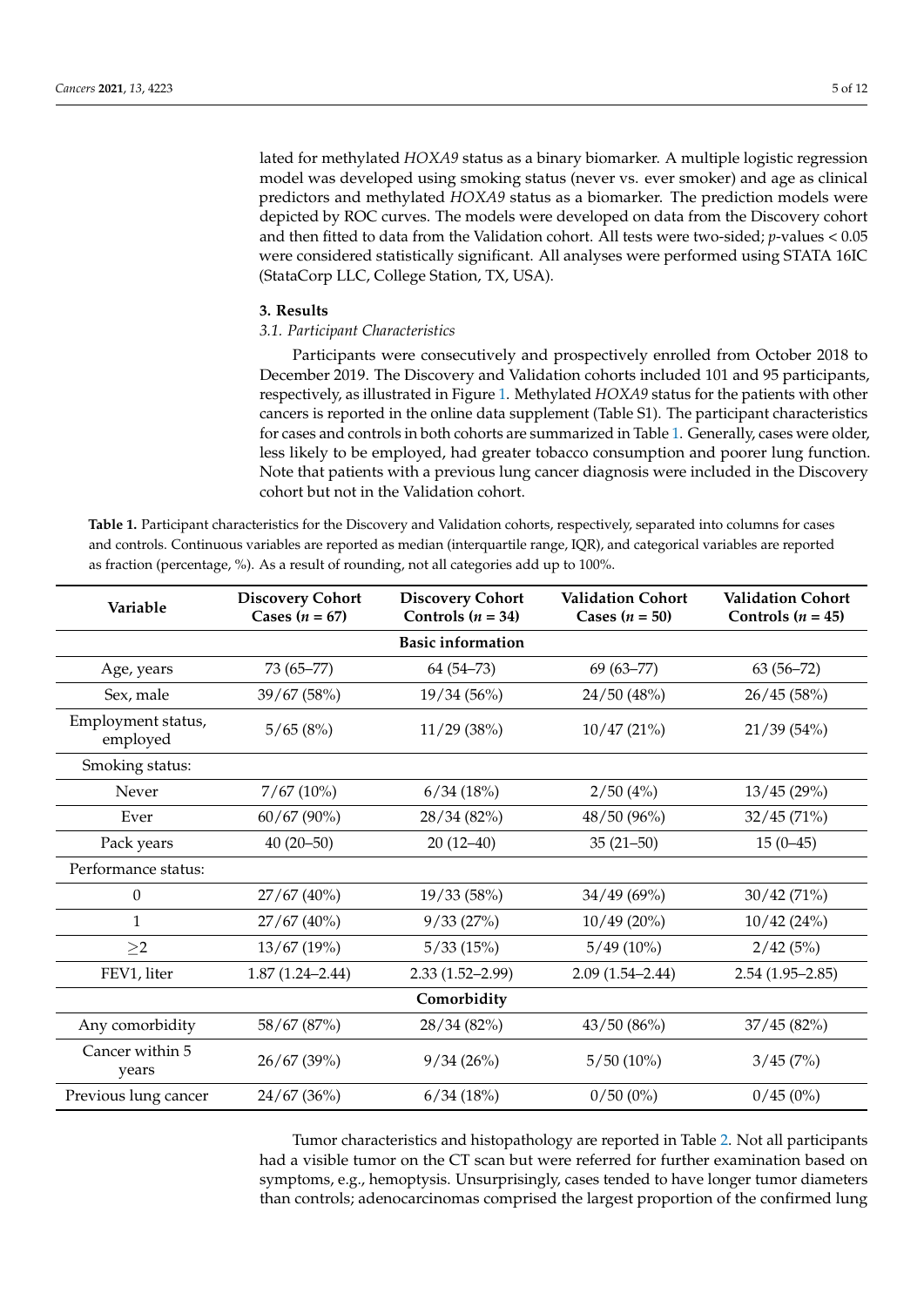cancers followed by squamous cell carcinomas, and more than half of patients were diagnosed at stages 3 or 4.

<span id="page-6-0"></span>**Table 2.** Tumor characteristics for the Discovery and Validation cohorts, respectively, separated into columns for cases and controls. Stage and histology are only reported for cases. Continuous variables are reported as median (interquartile range, IQR), and categorical variables are reported as fraction (percentage, %). As a result of rounding, not all categories add up to 100%.

|                                     |                     | <b>Discovery Cohort</b> | <b>Validation Cohort</b> |                        |  |  |  |  |  |
|-------------------------------------|---------------------|-------------------------|--------------------------|------------------------|--|--|--|--|--|
| Variable                            | Cases<br>$(n = 67)$ | Controls $(n = 34)$     | Cases<br>$(n = 50)$      | Controls<br>$(n = 45)$ |  |  |  |  |  |
| Tumor on CT scan                    | 60                  | 11                      | 50                       | 28                     |  |  |  |  |  |
| Largest mean diameter, mm           | $27(19-47)$         | $19(13-22)$             | $42(23 - 70)$            | $22(14-50)$            |  |  |  |  |  |
| Localization                        |                     |                         |                          |                        |  |  |  |  |  |
| Central                             | 19/60 (28%)         | 3/11(27%)               | 12/50(24%)               | 6/28(21%)              |  |  |  |  |  |
| Intermediate                        | 15/60 (22%)         | 2/11(18%)               | 22/50(44%)               | 11/28(39%)             |  |  |  |  |  |
| Peripheral                          | 26/60(39%)          | 6/11(55%)               | 16/50(32%)               | 11/28(39%)             |  |  |  |  |  |
| Confirmed lung cancer               |                     |                         |                          |                        |  |  |  |  |  |
| Stage                               |                     |                         |                          |                        |  |  |  |  |  |
| 1                                   | 18/65 (28%)         |                         | $5/48(10\%)$             |                        |  |  |  |  |  |
| $\overline{2}$                      | 7/65(11%)           |                         | 14/48(29%)               |                        |  |  |  |  |  |
| 3                                   | 16/65(25%)          |                         | 16/48(33%)               |                        |  |  |  |  |  |
| $\overline{4}$                      | 24/65(37%)          |                         | 13/48(27%)               |                        |  |  |  |  |  |
| Histology                           |                     |                         |                          |                        |  |  |  |  |  |
| Adenocarcinoma                      | 32/67 (48%)         |                         | 34/50 (68%)              |                        |  |  |  |  |  |
| Squamous cell carcinoma             | 22/67(33%)          |                         | 8/50(16%)                |                        |  |  |  |  |  |
| Small cell carcinoma                | 6/67(9%)            |                         | 3/50(6%)                 |                        |  |  |  |  |  |
| Other non-small cell lung<br>cancer | 7/67(10%)           |                         | $5/50(10\%)$             |                        |  |  |  |  |  |

### *3.2. Methylated HOXA9 and Lung Cancer*

Methylated *HOXA9* measured on bronchial lavage fluid was used as a binary diagnostic biomarker. The full range of diagnostic measures are reported in Table [3.](#page-7-0) Generally, this biomarker showed better specificity than sensitivity in the Discovery cohort, while the opposite was true for the Validation cohort. However, the confidence intervals overlapped considerably. The diagnostic measures for the Discovery cohort with previous lung cancers excluded can be viewed in the Supplementary Materials, Table S2.

### *3.3. Predictive Modelling*

The prediction model was developed based on data from the Discovery cohort. We included only age and smoking status as clinical predictors and methylated *HOXA9* status as a biomarker, given that there were only 34 controls in that cohort. The two clinical markers were chosen because they are the most commonly used criteria when selecting participants for lung cancer screening. Univariate logistic regression analyses performed on all participant characteristics can be seen in the online data supplement (Table S3). In the Discovery cohort, the clinical regression model had an AUC of 66.6% (95% CI 55.6–78.7%), while the model which included methylated *HOXA9* status had an AUC of 84.9% (95% CI 77.3–92.4%, *p* < 0.001). In the Validation cohort, the AUCs were 71.7% (95% CI 61.4–82.1%)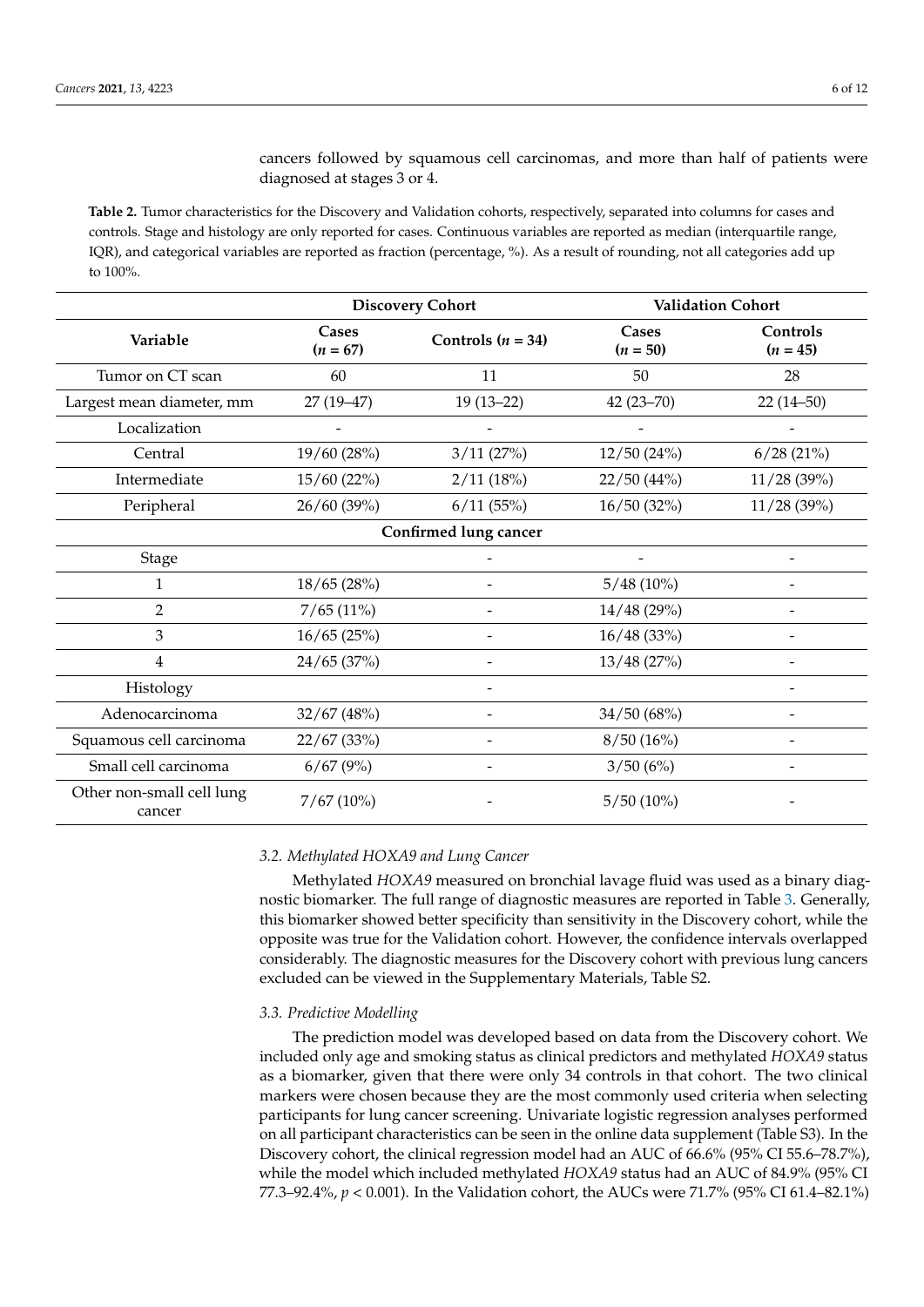and 85.9% (95% CI 78.4–93.4%,  $p = 0.003$ ), respectively, for the models with and without *HOXA9* status. Please refer to the online data supplement for further information regarding the regression models and for a model on the Discovery cohort excluding previous lung cancers (Table S4). The models were visualized by ROC curves (Figure [2\)](#page-8-0).

<span id="page-7-0"></span>Table 3. Methylated *HOXA9* as a diagnostic biomarker for lung cancer reported for the Discovery and Validation cohorts, respectively. *HOXA9*+ indicates detectable methylated *HOXA9* (≥0.13%) in the bronchial lavage sample and hence a<br>The prediction model was developed based on data from the Discovery contract on data from the Discovery co positive test. *HOXA9*- indicates a negative test with no detectable methylated *HOXA9* (<0.13%). Sensitivity, specificity, positive test. *HOXA9* - indicates a negative test with no detectable inethylated *HOXA9* (S0.19%). Sensitivity, specificity,<br>positive predictive value (PPV) and negative predictive value (NPV) are reported with 95% confid  $\alpha$  biomarker were  $\alpha$  and  $\beta$  are reported with so so contractive much can  $\infty$ .

|                      |                          | <b>Discovery Cohort</b> |       | <b>Validation Cohort</b> |                        |       |  |
|----------------------|--------------------------|-------------------------|-------|--------------------------|------------------------|-------|--|
| <b>Diagnosis</b>     | $HOXA9+$                 | $HOXA9-$                | Total | $HOXA9+$                 | $HOXA9-$               | Total |  |
| Lung cancer          | 49                       | 18                      | 67    | 40                       | 10                     | 50    |  |
| No lung cancer       | 5                        | 29                      | 34    | 11                       | 34                     | 45    |  |
| Total                | 54                       | 47                      | 101   | 51                       | 44                     | 95    |  |
| Sensitivity (95% CI) | 73.1% (60.9%-83.2%)      |                         |       |                          | $80.0\%$ (66.3%–90.0%) |       |  |
| Specificity (95% CI) | 85.3% (68.9%-95.0%)      |                         |       | 75.6% (60.5%-87.1%)      |                        |       |  |
| PPV (95% CI)         | $90.7\%$ (79.7%-96.9%)   |                         |       | 78.4% (64.7%-88.7%)      |                        |       |  |
| NPV (95% CI)         | $61.7\%$ (46.4\%-75.5\%) |                         |       | 77.3% (62.2%-88.5%)      |                        |       |  |



**Figure 2.** *Cont*.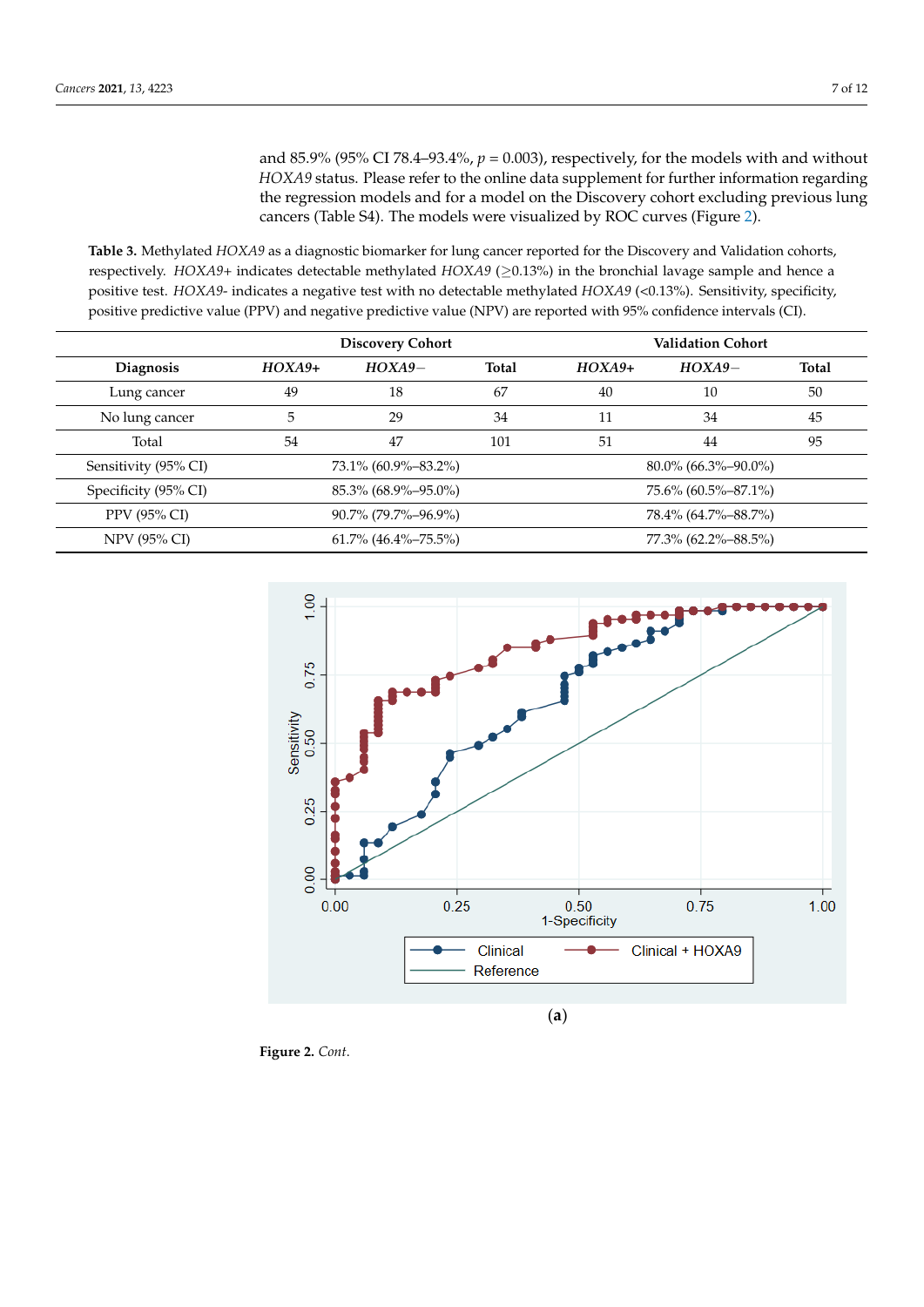<span id="page-8-0"></span>

Figure 2. ROC analysis of the multiple logistic regression models based on clinical variables with and without methylated HOXA9. Receiver operating characteristics (ROC) curves illustrating the diagnostic performance of the two logistic regression models in (a) the Discovery cohort and (b) the Validation cohort. The blue line represents the multiple logistic regression model based on clinical variables, while the red line represents the model including methylated *HOXA9* status.

> A multiple logistic regression model showed a statistically significant diagnostic A multiple logistic regression model showed a statistically significant diagnostic<br>diagnostic and the HOXA9 status (Cable 4). The status (Table 4). The status of the status of the status of the status of the status of the  $F$ urther information about the models can be found in the Supplementary Materials (Table  $\mathsf{SE}$ ) information about the models can be found in the Supplementary Materials (Table S5).<br> impact of methylated *HOXA9* when adjusting for age and smoking status (Table [4\)](#page-8-1). Further

|                        | <b>Discovery Cohort</b>  |                          |                          | <b>Validation Cohort</b> |                          |                          |
|------------------------|--------------------------|--------------------------|--------------------------|--------------------------|--------------------------|--------------------------|
|                        | Cases<br>$(n = 67)$      | Controls<br>$(n = 34)$   |                          | Cases<br>$(n = 50)$      | Controls<br>$(n = 45)$   |                          |
| <b>Variables</b>       | OR (95% CI)              | OR (95% CI)              | $p$ -Value               | OR (95% CI)              | OR (95% CI)              | <i>p</i> -Value          |
| Age, years             | $\overline{\phantom{a}}$ | $\overline{\phantom{0}}$ | $\overline{\phantom{a}}$ | $\overline{\phantom{a}}$ | $\overline{\phantom{0}}$ | $\overline{\phantom{0}}$ |
| Crude OR               | $1$ (ref)                | 1.06<br>$(1.02 - 1.11)$  | $0.002*$                 | $1$ (ref)                | 1.08<br>$(1.03 - 1.13)$  | $0.001*$                 |
| Adjusted OR            | $1$ (ref)                | 1.06<br>$(1.01 - 1.11)$  | $0.023*$                 | $1$ (ref)                | 1.07<br>$(1.01 - 1.14)$  | $0.020*$                 |
| Smoking status, ever   | ۰                        | $\overline{\phantom{a}}$ | $\overline{\phantom{a}}$ | $\overline{\phantom{a}}$ | $\overline{\phantom{a}}$ | $\overline{\phantom{0}}$ |
| Percentage ever smoked | 89.6%                    | 82.4%                    | 0.307                    | 96.0%                    | 71.1%                    | $0.001*$                 |
| Crude OR               | $1$ (ref)                | 1.84<br>$(0.56 - 5.97)$  | 0.312                    | $1$ (ref)                | 9.75<br>$(2.06 - 46.14)$ | $0.004*$                 |

<span id="page-8-1"></span>from the Validation cohort. The model included data on 101 and 95 participants, respectively, from the Discovery and Validation cohorts. \* Statistically significant impact. **Table 4.** Multiple logistic regression model developed on data from the Discovery cohort and subsequently applied to data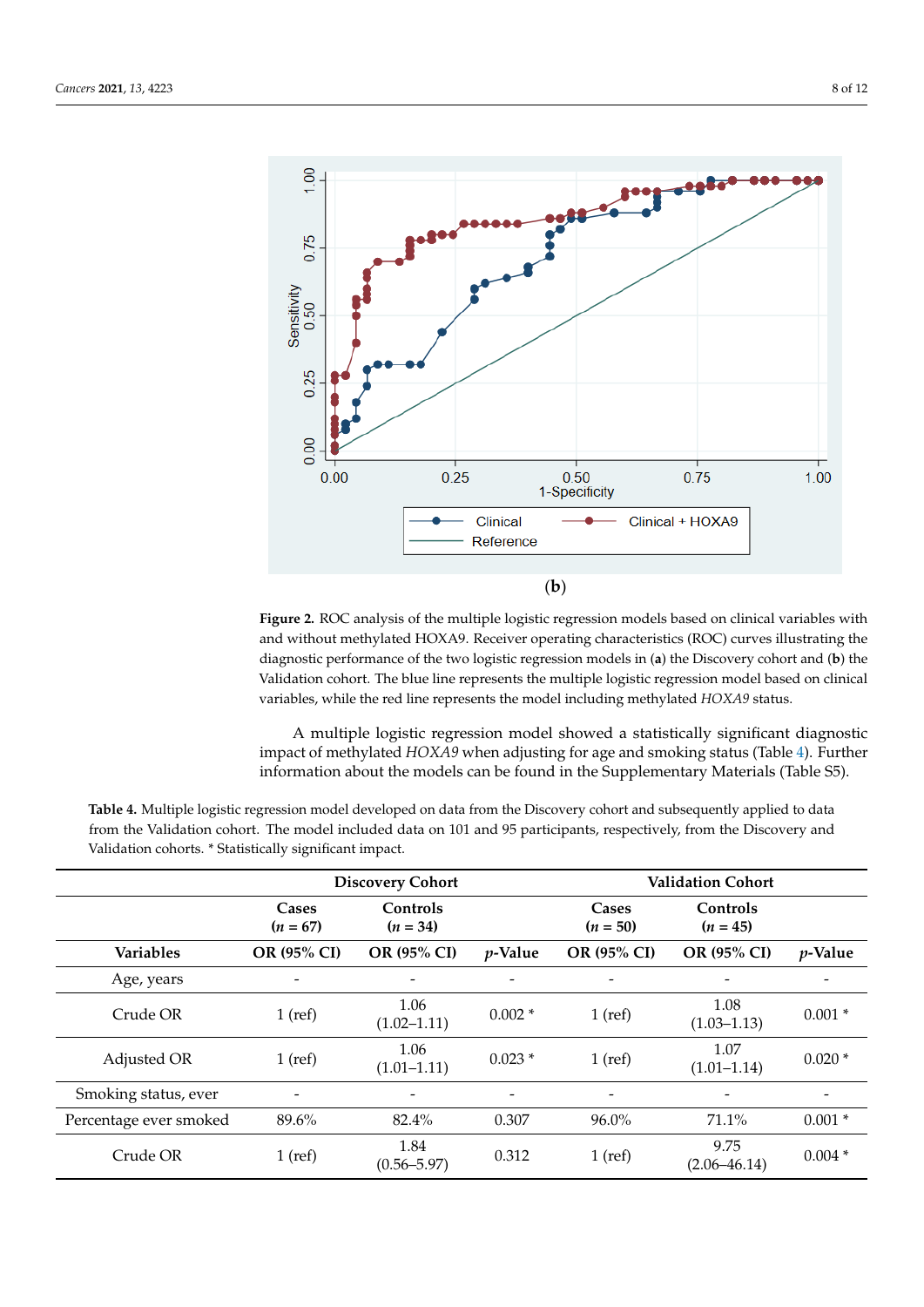|                   |                     | <b>Discovery Cohort</b>   |             | <b>Validation Cohort</b> |                           |             |  |
|-------------------|---------------------|---------------------------|-------------|--------------------------|---------------------------|-------------|--|
|                   | Cases<br>$(n = 67)$ | Controls<br>$(n = 34)$    |             | Cases<br>$(n = 50)$      | Controls<br>$(n = 45)$    |             |  |
| <b>Variables</b>  | OR (95% CI)         | OR (95% CI)               | $p$ -Value  | OR (95% CI)              | <b>OR (95% CI)</b>        | $p$ -Value  |  |
| Adjusted OR       | $1$ (ref)           | 1.07<br>$(0.24 - 4.74)$   | 0.928       | $1$ (ref)                | 5.20<br>$(0.82 - 32.95)$  | 0.080       |  |
| HOXA9 status      |                     |                           |             | $\overline{\phantom{a}}$ |                           | -           |  |
| Percentage HOXA9+ | 68.7%               | $11.8\%$                  | $< 0.001$ * | 80.0%                    | 24.4%                     | $< 0.001$ * |  |
| Crude OR          | $1$ (ref)           | 15.80<br>$(5.30 - 47.06)$ | $< 0.001$ * | $1$ (ref)                | 12.36<br>$(4.68 - 32.64)$ | $< 0.001$ * |  |
| Adjusted OR       | $1$ (ref)           | 14.27<br>$(4.62 - 44.06)$ | $< 0.001$ * | $1$ (ref)                | 11.95<br>$(4.11 - 34.75)$ | $< 0.001$ * |  |

**Table 4.** *Cont.*

## **4. Discussion**

Low-dose CT-based screening for lung cancer is likely to be introduced in Denmark in the near future, resulting in an increased workload for hospital-based health professionals and many false positive or indeterminate findings. Biomarkers could be used to improve risk assessment before CT-based screening [\[12\]](#page-12-1). In the present biomarker validation study, we found that detectable methylated *HOXA9* in bronchial lavage fluid had a clinically relevant sensitivity and specificity. The biomarker continued to have diagnostic impact after adjusting for age and smoking status.

These results are in line with findings by Roncarati et al. [\[17\]](#page-12-6), who reported a sensitivity and specificity of 97% and 74%, respectively, for a four-gene biomarker panel analyzed on bronchial washings. That study and the present study are similar regarding clinicopathological features and methylation analysis method. The higher sensitivity reported by Roncarati et al. could be due to the four-gene panel, as additional markers have previously shown to increase sensitivity, albeit at the cost of specificity [\[30\]](#page-12-18). Roncarati et al. used the cell pellets from bronchial washings for DNA purification, while we used the supernatant. This could also cause differences in diagnostic impact.

In contrast, Villalba et al. [\[31\]](#page-12-19) reported a sensitivity and specificity of 52% and 91%, respectively, for hypomethylation of *transmembrane serine protease 4* (*TMPRSS4*) in bronchoalveolar lavage fluid from stages I–II non-small cell lung cancers. They observed no significant differences when considering all stages. This likely reflects the difference between the genes investigated, as the studies were similar in most other regards. *TMPRSS4* encodes a membrane-bound serine protease with an unknown function [\[32\]](#page-12-20), while *HOXA9* encodes a transcription factor. These genes may differ with respect to when and how aberrant methylation develops during oncogenic transformation. Such potential differences are likely to explain the discrepancy between the studies.

We found that methylated *HOXA9* status had a moderate sensitivity and a high specificity in the Discovery cohort, while this was somewhat reversed in the Validation cohort. Hence, the Discovery cohort had more false negative results, and the Validation cohort had more false positive results. Peripheral tumors are more difficult to visualize with a bronchoscope, and the bronchial lavage may be performed some distance from the tumor. This could result in false negative test results. The Validation cohort had a false positive rate of more than 20%. False positive results were evenly distributed among patients with cryptogenic organizing pneumonia, granulomatous inflammation and acute inflammatory disease. They could represent patients with pre-malignant lesions or lesions which would spontaneously resolve over time. A study by Wong Doo et al. [\[33\]](#page-12-21) suggested that aberrant DNA methylation in blood is present years before a diagnosis of mature B-cell neoplasm is confirmed. This supports the idea that hypermethylation of *HOXA9* is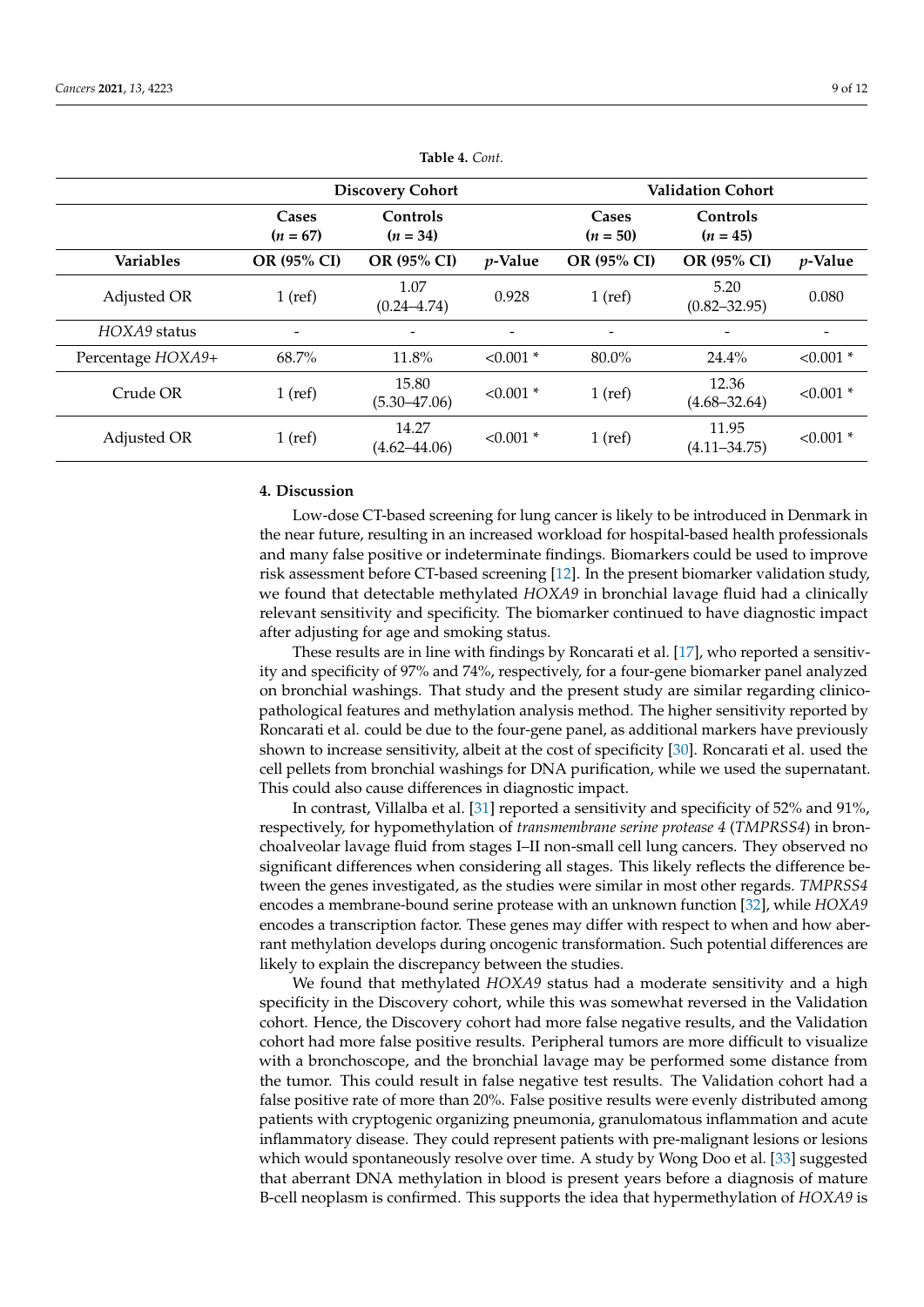an early event which may or may not lead to malignant transformation. Closer monitoring could be a possible implication of detecting hypermethylated *HOXA9* in bronchial lavage from a patient during diagnostic workup. *HOXA9* has previously been shown to be downregulated in response to inflammatory signals [\[34\]](#page-12-22), which may explain the aberrant hypermethylation in some of our patients with inflammatory disease. Finally, the two cohorts had different exclusion criteria regarding previous lung cancer. This may also explain some of the observed differences, although we would have expected more false positive results in the Discovery cohort, which allowed enrolment of participants with a previous lung cancer.

The implementation of CT-based screening on a high-risk population could lead to an increase in redundant, and possibly dangerous, invasive diagnostic procedures. The NLST reported a rate of 1.4% for at least one complication after diagnostic work-up in the CT group [\[5\]](#page-11-3). The NELSON trial reported no adverse events at all [\[6\]](#page-11-4). According to the NELSON trial, they were restrictive in referring patients for invasive diagnostic work-up, which may have contributed to the low complication rate. However, a meta-analysis of transthoracic biopsy from 2017 found a risk of pneumothorax of 25.3% and 18.8% for core biopsy and fine needle aspiration, respectively [\[35\]](#page-12-23). The major complication rates for these biopsy modalities were, respectively, 5.7% and 4.4%. An increase in the number of patients referred for diagnostic work-up would likely increase the number of patients eligible for biopsy—whether transthoracic or by bronchoscopy. In this respect, analyzing bronchial lavage fluid for tumor DNA could be used as a supplementary tool to identify patients with lung cancer in cases when biopsy would entail considerable risk of complications. Blood-based methylation markers would be easier and less invasive to collect, but they may not be as organ specific since many genes are aberrantly methylated in numerous tumors.

The main limitation of the present study was the modest cohort size. A larger cohort is required to be able to include all relevant clinical variables in the prediction model. There were different event rates in the two cohorts, and more lung cancer patients in the Discovery cohort. The participants were recruited consecutively; however, participants with a previous lung cancer diagnosis were not included in the Validation cohort. This was because of the potential risk of increasing the number of false positive results among these participants. The methylated *HOXA9* cut-off and the multiple logistic regression model were developed on data from the Discovery cohort. This could explain some of the differences in the diagnostic properties observed between the two cohorts. We did not use a structured questionnaire or interview guide for registering participant characteristics but relied on the information obtained by the doctor in the medical record. A structured approach would have generated more reliable data. Analysis of tumor DNA in bronchial lavage is a relatively new approach in the diagnosis of lung cancer, and there is no consensus on the best material to use. Sputum [\[15\]](#page-12-4), pleural effusion [\[30\]](#page-12-18), bronchoalveolar lavage fluid [\[31\]](#page-12-19) and bronchial lavage/bronchial wash fluid [\[17\]](#page-12-6) have all been suggested. We chose to analyze bronchial lavage using only the supernatant, because we aimed to detect cell-free tumor DNA. In future studies it would be relevant to compare the DNA yield and diagnostic accuracy between pellet and supernatant methods.

## **5. Conclusions**

In conclusion, we find that methylated *HOXA9* in bronchial lavage holds potential as a supplementary tool in the diagnosis of lung cancer because it has a clinically relevant sensitivity and specificity. Methylated *HOXA9* remained significant when adjusting for age and smoking status in a predictive model. Routine clinical application awaits further validation in a clinical trial.

**Supplementary Materials:** The following are available online at [https://www.mdpi.com/article/10.](https://www.mdpi.com/article/10.3390/cancers13164223/s1) [3390/cancers13164223/s1,](https://www.mdpi.com/article/10.3390/cancers13164223/s1) Figure S1: Methylated HOXA9 in bronchial lavage fluid from participants examined for lung cancer, Table S1: Participants excluded because they had cancers other than lung cancer, Table S2: Diagnostic measures, Table S3: Univariate logistic regression analyses, Table S4: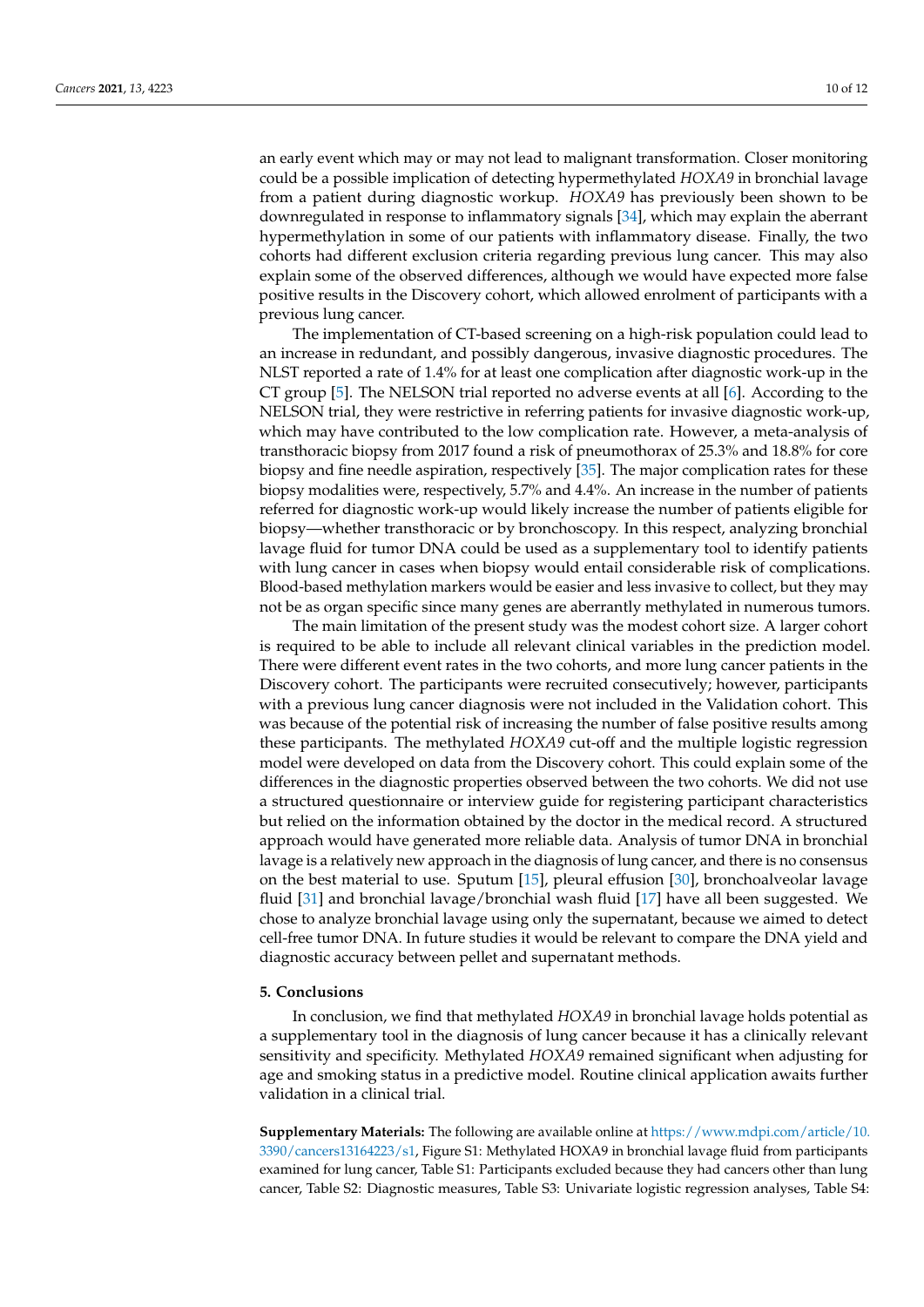Biomarker multiple logistic regression model for prediction of lung cancer, Table S5: Clinical multiple logistic regression model for prediction of lung cancer.

**Author Contributions:** Conceptualization, O.H., T.F.H. and A.J.; methodology, R.F.A., L.N. and A.J.; validation, S.W.C.W., C.B.T. and K.R.; formal analysis, S.W.C.W., R.F.A., O.H., T.F.H. and A.J.; investigation, S.W.C.W., R.F.A. and O.H.; resources, K.R. and H.H.; data curation, R.F.A., K.R., C.B.T. and S.W.C.W.; writing—original draft preparation, S.W.C.W.; writing—review and editing, R.F.A., K.R., C.B.T., T.F.H., L.N., H.H., A.J. and O.H.; supervision, O.H., T.F.H. and A.J.; project administration, O.H., S.W.C.W. and K.R.; funding acquisition, O.H. All authors have read and agreed to the published version of the manuscript.

**Funding:** This research was funded by the Region of Southern Denmark (granted to O.H.) and grants from the Department of Oncology, Vejle Hospital, University Hospital of Southern Denmark.

**Institutional Review Board Statement:** The study was conducted according to the guidelines of the Declaration of Helsinki, and approved by the Regional Committee for Health Research Ethics of Southern Denmark (No. S-20180052, approved on 22 June 2018).

**Informed Consent Statement:** Informed consent was obtained from all subjects involved in the study.

**Data Availability Statement:** The data presented in this study are available on request from the corresponding author. The data are not publicly available due to ethical considerations.

**Acknowledgments:** The authors would like to thank Karin Larsen for administrating funding and ethics board approval, Kristina Kock Hansen for identifying potential participants and administrating the database, Anne-Mette Gintberg, Marianne Mikkelsen, Rikke Maria Iversen and Marianne Kammer for enrolling the participants, Ahmed Galali, Malene Søby Christiansen, Bo Højmark Schroll Kristiansen and Alla Andersen for performing the bronchoscopies and collecting the samples, Camilla Davidsen, Pia Nielsen, Lone Hartmann Hansen and Tina Brandt Christensen for performing the laboratory analyses, and Sandra Esperanza Rubio-Rask for entering data into the database.

**Conflicts of Interest:** All authors have completed the ICMJE uniform disclosure form. S.W.C.W., T.F.H., R.F.A., L.N., O.H. and A.J. report non-financial support from NKMax, outside the submitted work. K.R., H.H. and C.B.T. report no conflicts of interest. The funders had no role in the design of the study; in the collection, analyses, or interpretation of data; in the writing of the manuscript, or in the decision to publish the results.

#### **References**

- <span id="page-11-0"></span>1. Bray, F.; Ferlay, J.; Soerjomataram, I.; Siegel, R.L.; Torre, L.A.; Jemal, A. Global cancer statistics 2018: Globocan estimates of incidence and mortality worldwide for 36 cancers in 185 countries. *A Cancer J. Clin.* **2018**, *68*, 394–424. [\[CrossRef\]](http://doi.org/10.3322/caac.21492)
- <span id="page-11-1"></span>2. Jakobsen, E.; Rasmussen, T.R.; Green, A. Mortality and survival of lung cancer in Denmark: Results from the Danish Lung Cancer Group 2000–2012. *Acta Oncologica.* **2016**, *55*, 2–9. [\[CrossRef\]](http://doi.org/10.3109/0284186X.2016.1150608)
- 3. Cancer Research UK. Lung Cancer Incidence Statistics. Available online: [https://www.cancerresearchuk.org/health-profession](https://www.cancerresearchuk.org/health-professional/cancer-statistics/statistics-by-cancer-type/lung-cancer/incidence#heading-Three) [al/cancer-statistics/statistics-by-cancer-type/lung-cancer/incidence#heading-Three](https://www.cancerresearchuk.org/health-professional/cancer-statistics/statistics-by-cancer-type/lung-cancer/incidence#heading-Three) (accessed on 1 July 2020).
- <span id="page-11-2"></span>4. Howlader, N.; Noone, A.M.; Krapcho, M.; Miller, D.; Brest, A.; Yu, M.; Ruhl, J.; Tatalovich, Z.; Mariotto, A.; Lewis, D.R.; et al. SEER Cancer Statistics Review, 1975–2016, National Cancer Institute. Bethesda, MD. Based on November 2018 SEER Data Submission, Posted to the SEER Web Site, April 2019. Available online: [https://seer.cancer.gov/csr/1975\\_2016/results\\_merged/sect\\_15\\_lun](https://seer.cancer.gov/csr/1975_2016/results_merged/sect_15_lung_bronchus.pdf) [g\\_bronchus.pdf](https://seer.cancer.gov/csr/1975_2016/results_merged/sect_15_lung_bronchus.pdf) (accessed on 1 July 2020).
- <span id="page-11-3"></span>5. The National Lung Screening Trial Research Team. Reduced Lung-Cancer Mortality with Low-Dose Computed Tomographic Screening. *N. Engl. J. Med.* **2011**, *365*, 395–409. [\[CrossRef\]](http://doi.org/10.1056/NEJMoa1102873) [\[PubMed\]](http://www.ncbi.nlm.nih.gov/pubmed/21714641)
- <span id="page-11-4"></span>6. de Koning, H.J.; van der Aalst, C.M.; de Jong, P.A.; Scholten, E.T.; Nackaerts, K.; Heuvelmans, M.A. Reduced Lung-Cancer Mortality with Volume CT Screening in a Randomized Trial. *N. Engl. J. Med.* **2020**, *382*, 503–513. [\[CrossRef\]](http://doi.org/10.1056/NEJMoa1911793)
- <span id="page-11-5"></span>7. Wille, M.M.W.; Dirksen, A.; Ashraf, H.; Saghir, Z.; Bach, K.S.; Brodersen, J. Results of the Randomized Danish Lung Cancer Screening Trial with Focus on High-Risk Profiling. *Am. J. Respir. Crit. Care Med.* **2016**, *193*, 542–551. [\[CrossRef\]](http://doi.org/10.1164/rccm.201505-1040OC)
- <span id="page-11-6"></span>8. American College of Radiology Committee on Lung-RADS®. Lung-RADS Assessment Categories Version 1.1. Available online: <https://www.acr.org/-/media/ACR/Files/RADS/Lung-RADS/LungRADSAssessmentCategoriesv1-1.pdf> (accessed on 1 November 2020).
- <span id="page-11-7"></span>9. Cressman, S.; Peacock, S.J.; Tammemägi, M.C.; Evans, W.K.; Leighl, N.B.; Goffin, J.R. The Cost-Effectiveness of High-Risk Lung Cancer Screening and Drivers of Program Efficiency. *J. Thorac. Oncol.* **2017**, *12*, 1210–1222. [\[CrossRef\]](http://doi.org/10.1016/j.jtho.2017.04.021) [\[PubMed\]](http://www.ncbi.nlm.nih.gov/pubmed/28499861)
- <span id="page-11-8"></span>10. Snowsill, T.; Yang, H.; Griffin, E.; Long, L.; Varley-Campbell, J.; Coelho, H. Low-dose computed tomography for lung cancer screening in high-risk populations: A systematic review and economic evaluation. *Health Technol. Assess.* **2018**, *22*, 1–276. [\[CrossRef\]](http://doi.org/10.3310/hta22690) [\[PubMed\]](http://www.ncbi.nlm.nih.gov/pubmed/30518460)